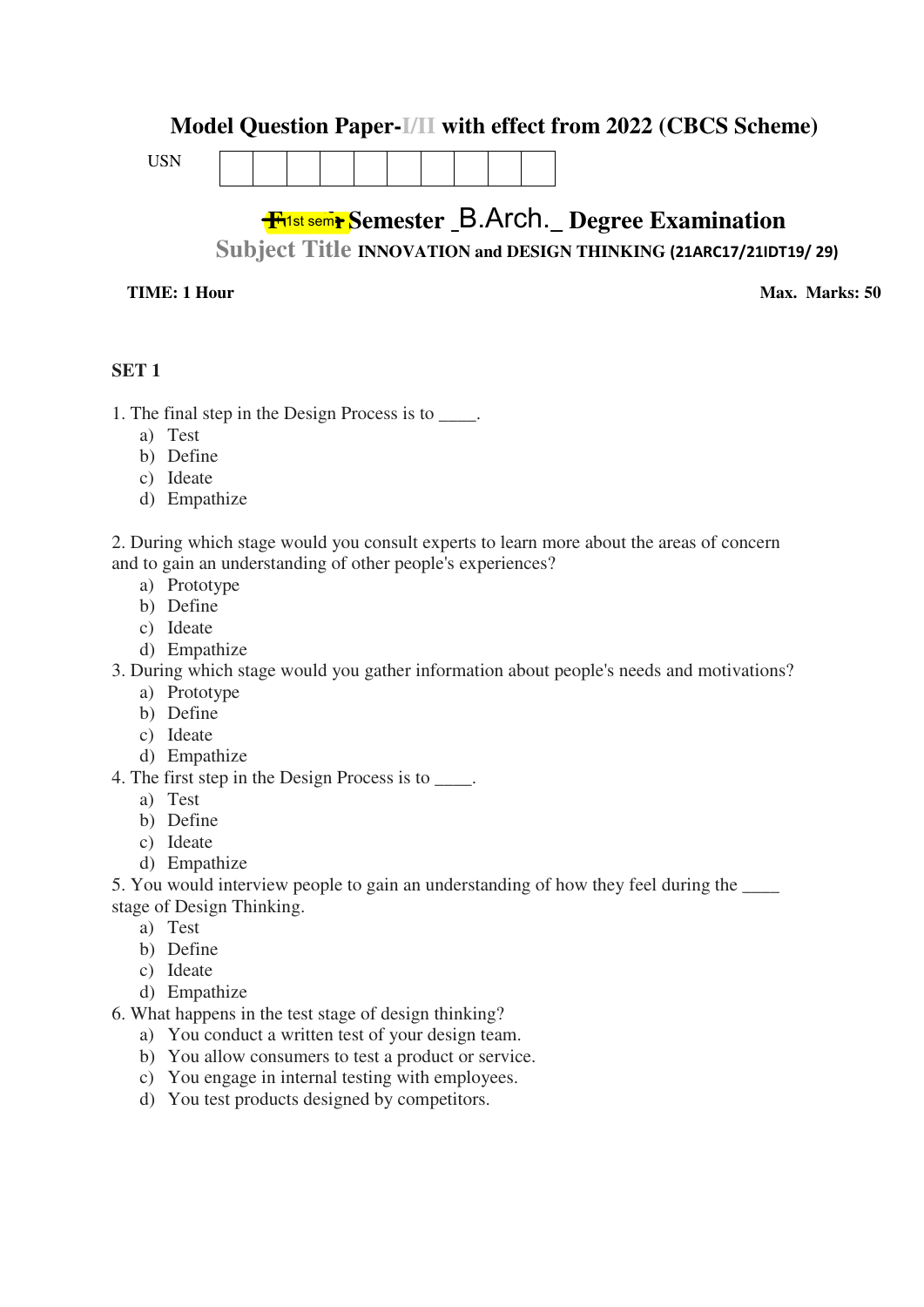7. Collecting is an important portion of testing a prototype in the test stage of design thinking.

- a) Pictures
- b) Money
- c) Feedback
- d) Emails
- 8. Design Thinking is:
	- a) Thinking about design
	- b) Designing ways in which people think
	- c) Asking users to solve problems
	- d) Defining, framing and solving problems from users' perspectives
- 9. What are the steps of Design Thinking Process?
	- a) Understand > Draw > Ideate > Create > Test
	- b) Empathise > Define > Ideate > Prototype > Test
	- c) Empathise > Design > Implement > Produce > Test
	- d) Understand > Define > Ideate > Produce > Try
- 10. Which of the below firm is associated the most with Design Thinking?
	- a) Ikea
	- b) Ideo
	- c) Idea
	- d) Ikei

11. Design thinking typically helps in \_\_\_\_\_\_\_

- a) Innovation
- b) Data analytics
- c) Financial planning
- d) Operational efficiency
- 12. Which of the below is incorrect?
	- a) PepsiCo has turned Design Thinking into its strategy
	- b) Air BnB avoided bankruptcy and turned profitable using Design Thinking
	- c) Google has a 3 step process to bring about new innovations
	- d) All of the above are correct
- 13. Design thinking is a linear process?
	- a) True
	- b) False

14. Which of the following is not one of the profiles of design thinkers?

- a) Empathy
- b) Simplicity
- c) Integrative thinking
- d) Optimism
- e) Experimentalism
- 15. Majority of the top executives regarded ………… as one of the top 3 leadership qualities?
	- a) Empathy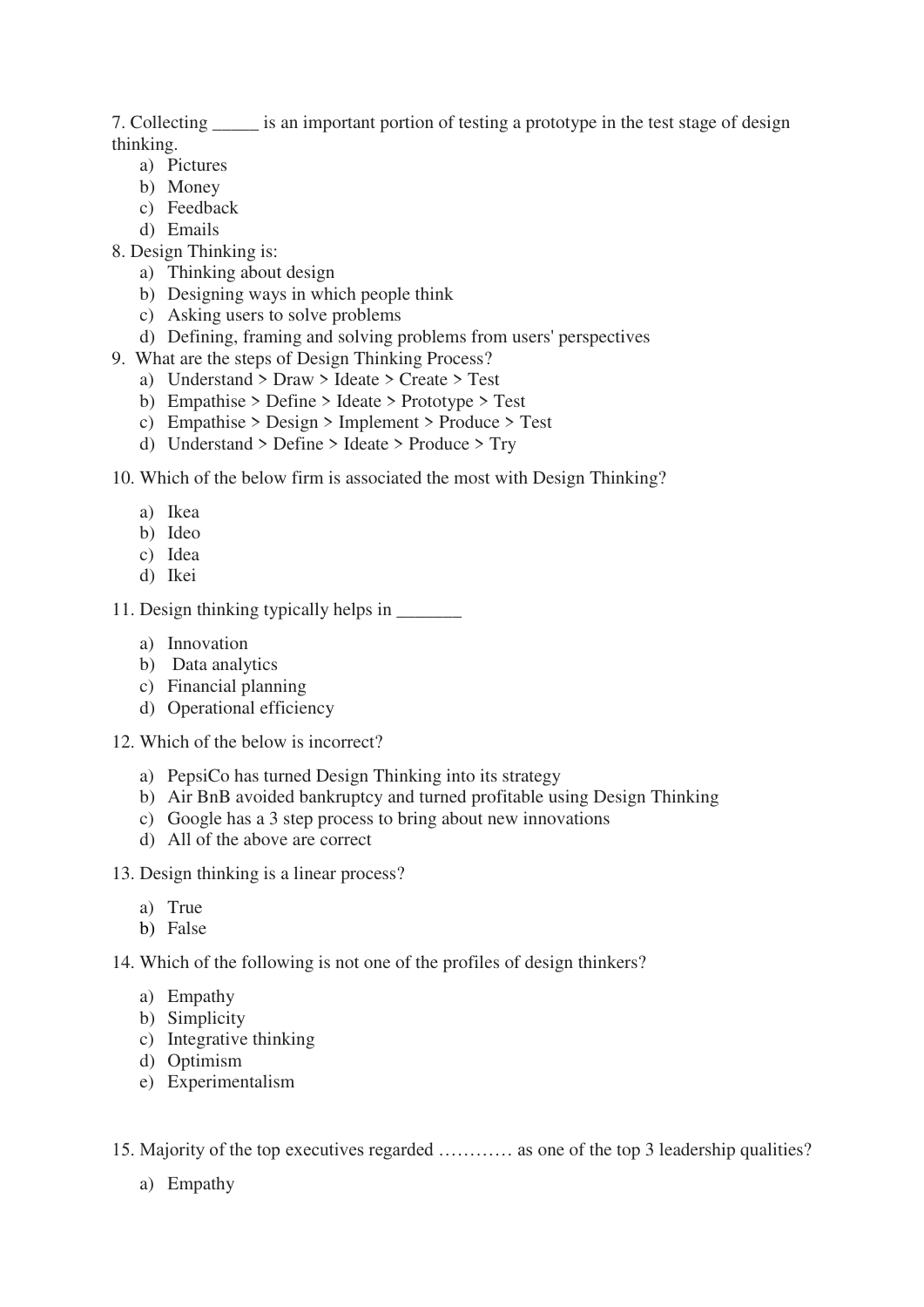- b) Creativity
- c) Humility
- d) Qualifications
- e) Experience
- 16. Which of the following is right?
	- a) Design sensibilities are a combination of design features, qualities and aesthetics.
	- b) Empathy is to see no evil, hear no evil and speak no evil.
	- c) Design sensibilities are complex feelings such as amenity, pleasantness, comfort, pleasure, etc.
	- d) Empathy is seeing with your own eye, hearing with your own ear and feeling the pain with your own heart.
	- e) a & d

17. Identify the correct statement

- a) To derive the power of design thinking, individuals, teams, and organizations must have a leap of faith about the existence of a solution.
- b) Leap of faith is the page in the manual of design thinking containing the core philosophy about design thinking.
- c) Design thinking presupposes that some people are inherently creative and become successful in creative product development. The team should have at least one such person.
- d) None of the above.
- 18. Which of the following statements is correct?
	- a) Design thinking is convergence-divergence process
	- b) Design thinking is a linear process of product development that compulsorily involves validation at the end of the product development.
	- c) Design thinking is regarded as a lean start-up process.
	- d) Design thinking is predominantly a product development process and is not very suitable for service innovation.
	- e) Design thinking follows the agile process of product development.

19. A college is redesigning its website. Current students are the main users of the website. Which one of the below elements should definitely be on the website?

- a) College rules and regulations
- b) Information on faculty members
- c) Information about courses
- d) Alumni details

20. In design, where does the information used to put together a problem statement come from?

- a) The Design Stage
- b) The Define Stage
- c) The Empathize Stage
- d) The Testing Stage
- 21. What is wrong with this product design?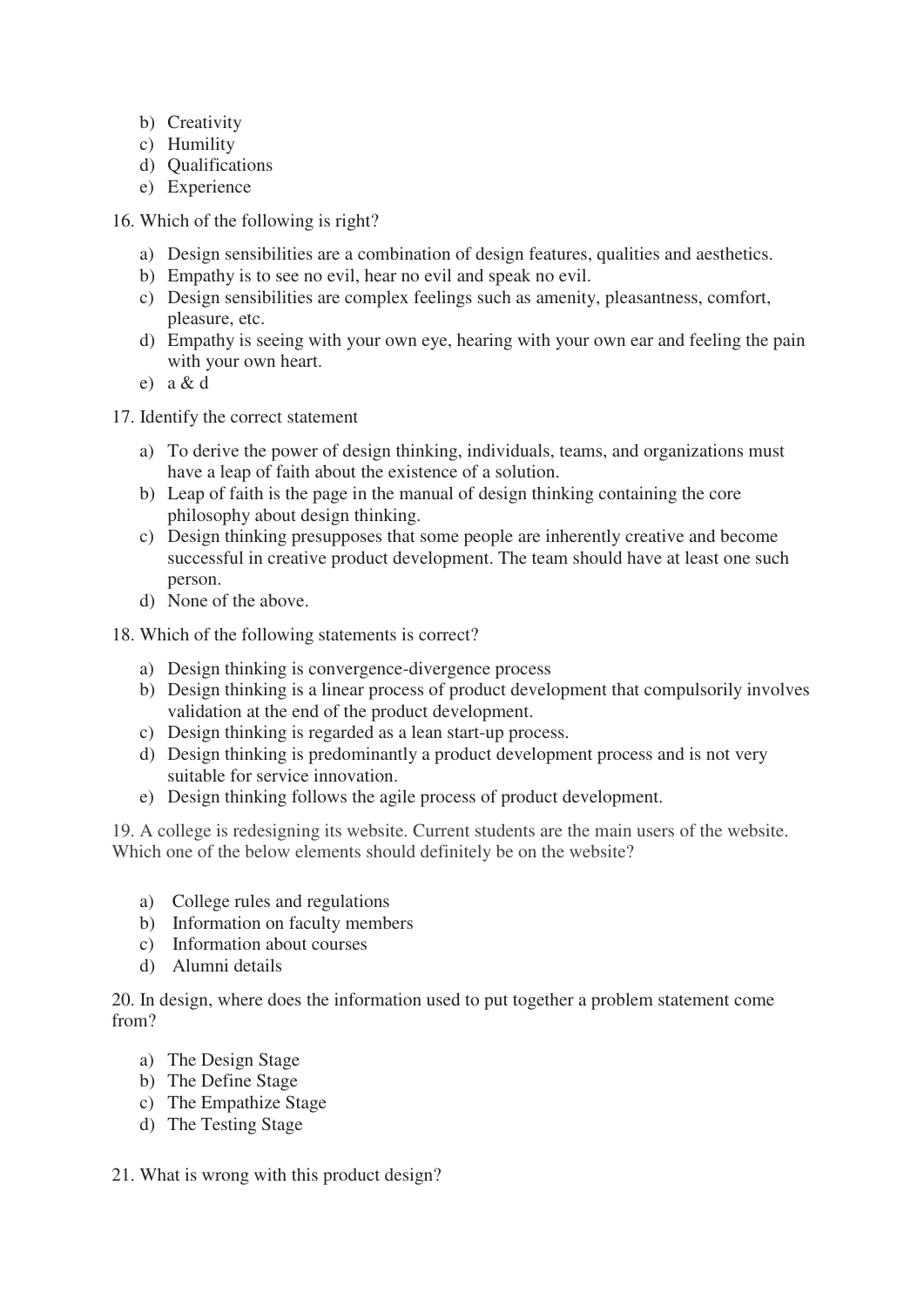

- a) The colour is too bright.
- b) It does not function as a chair should.
- c) It will not be comfortable for the user.
- d) The design is too unstable.
- 22. What step of the design process did they miss?



- a) Manufacturing
- b) Research
- c) Prototyping & Testing
- d) Design Brief

23. What question did the designers forget to ask?



a) How many urinals are needed?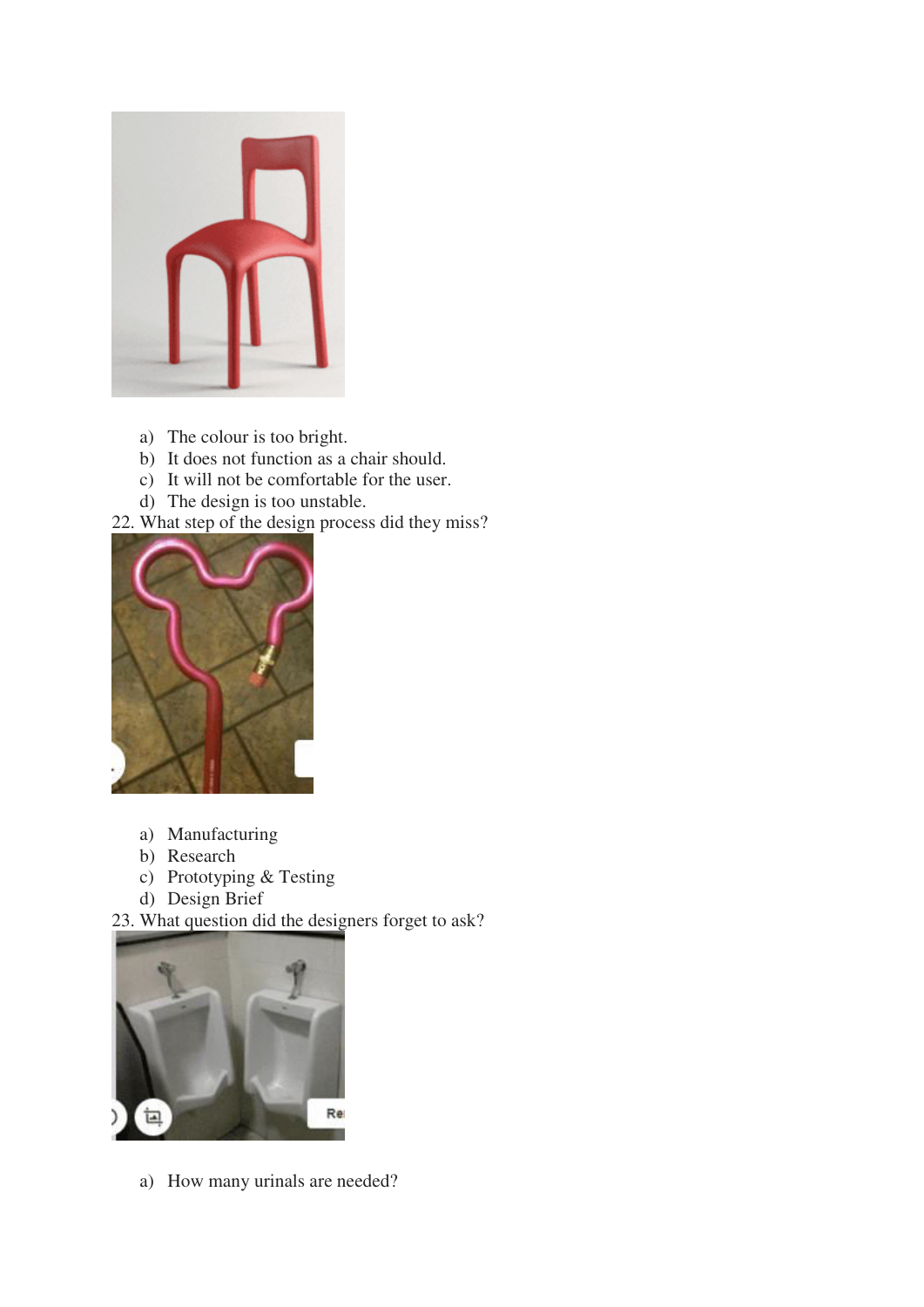- b) How much space is needed per person?
- c) What will the toilet look like once the floor plan is complete?
- d) Where do they go?
- 24. Which is NOT a good interview strategy for the Empathy step?
	- a) Encourage the person to talk about experiences.
	- b) Encourage short answers that get right to the point.
	- c) Ask follow-up questions to get more information.
	- d) Try to uncover needs people may or may not be aware of.
- 25. Which is NOT an aspect of the Define step of design thinking?
	- a) Create a composite user to give perspective to the solution
	- b) Develop a Point of View statement to state user's need
	- c) Define as many possible solutions to the problem as possible
	- d) Recognise a challenge with a "How Might We" question
- 26. At what step do you want to complete the POV point of view?
	- a) empathy
	- b) prototype
	- c) define
	- d) ideate
- 27. Prototype should only be demonstrated and tested within the team
	- a) True
	- b) False
- 28. The initial design brief is provided by
	- a) Designer
	- b) User
	- c) Both of them
	- d) Client
	- e) None of them
- 29. When defining a problem, your problem statement should include a solution.
	- a) True
	- b) False
- 30. True or false, design thinking can be applied in other professions?
	- a) True
	- b) False

31. Rashmi is creating a new product for Architectural college students. She takes a designthinking approach. Her first step is, addressing who she is creating the product for? And conducts research on understanding the market. What is this step in the design thinking process?

- a) Define
- b) Ideate
- c) Empathise
- d) Prototype
- 32. Is 'prototyping' a step in the design-thinking process?
	- a) true
	- b) false
- 33. What element of User Experience Design would the design strategy fall under?
	- a) Interaction Design
	- b) Experience Strategy
	- c) User Research
	- d) Information Architecture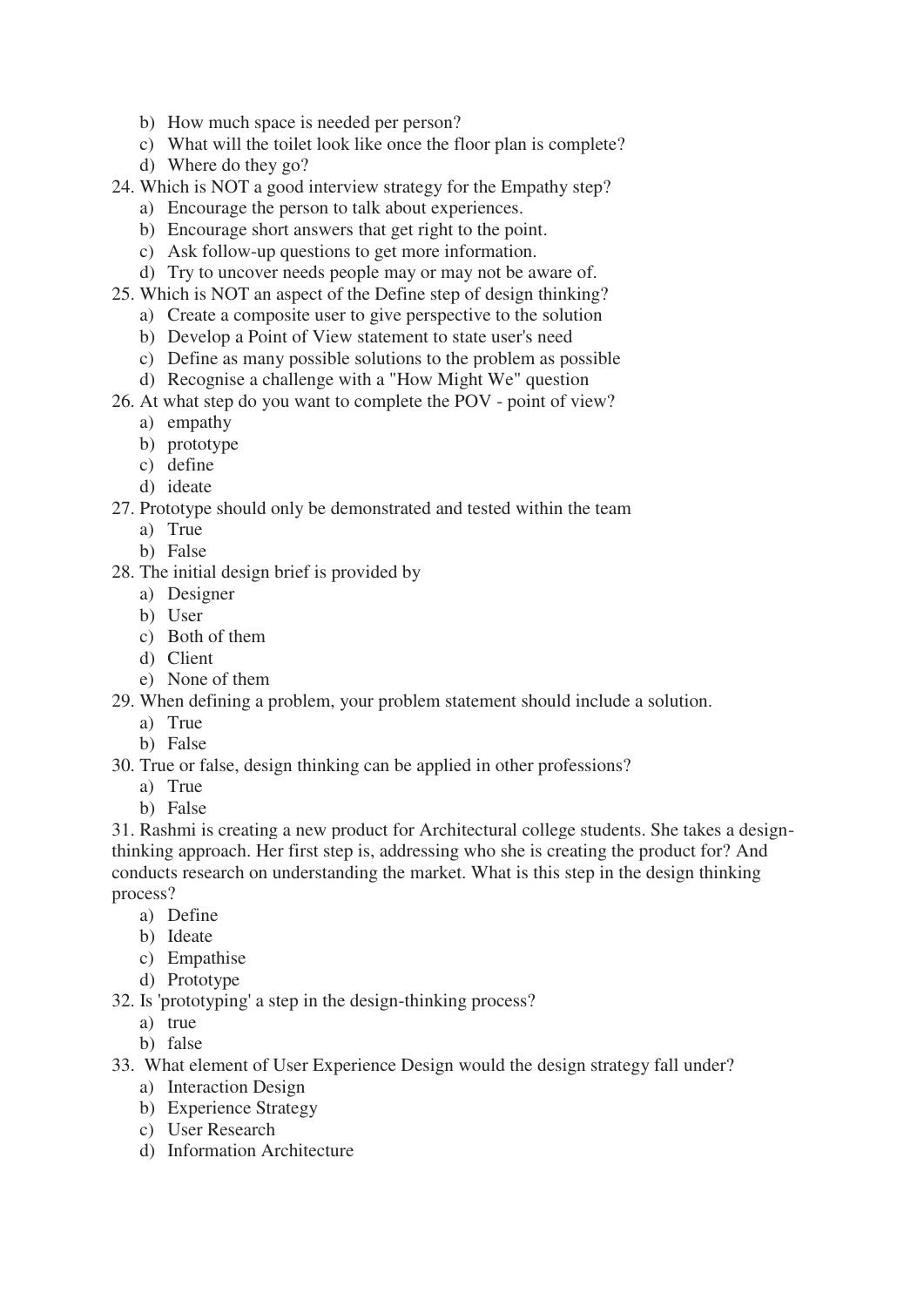34. Taking into account the look and feel of a product and its presentation is user-experience design?

- a) True
- b) False

35. No alterations are to be made in the design after testing phase

- a) True
- b) False

36. User persons are created during which phase of design process

- a) Design stage
- b) Discover stage
- c) Develop stage
- d) None of the above
- 37. What helps the design team and client to visualize and handle the design concept
	- a) Define
	- b) Ideate
	- c) Empathise
	- d) Prototype
- 38. Design brief given by the client be modified or re-written?
	- a) True
	- b) False
- 39. The ultimate goal of design thinking is to help you design better
	- a) Services
	- b) Products
	- c) Experiences
	- d) All of above

40. Design thinking typically provides a solution based to problem solving

- a) True
- b) False
- 41. in the delivery phase we
	- a) Iterate
	- b) Test
	- c) Prototype
	- d) All of above
- 42. Design thinking has
	- a) Nothing to do with graphic design
	- b) Nothing to do with architectural design
	- c) Very little to do with UI and UX design
	- d) Everything to do with products that succeed.
- 43 what is the way to narrow down the thoughts to reach at the final solution
	- a) Convergent thinking
	- b) Divergent thinking
	- c) None of them
	- d) Both of them

44. Empathy is crucial because it allows design thinkers to set aside their assumptions about the world to gain insight into users and their needs.

- a) True
- b) False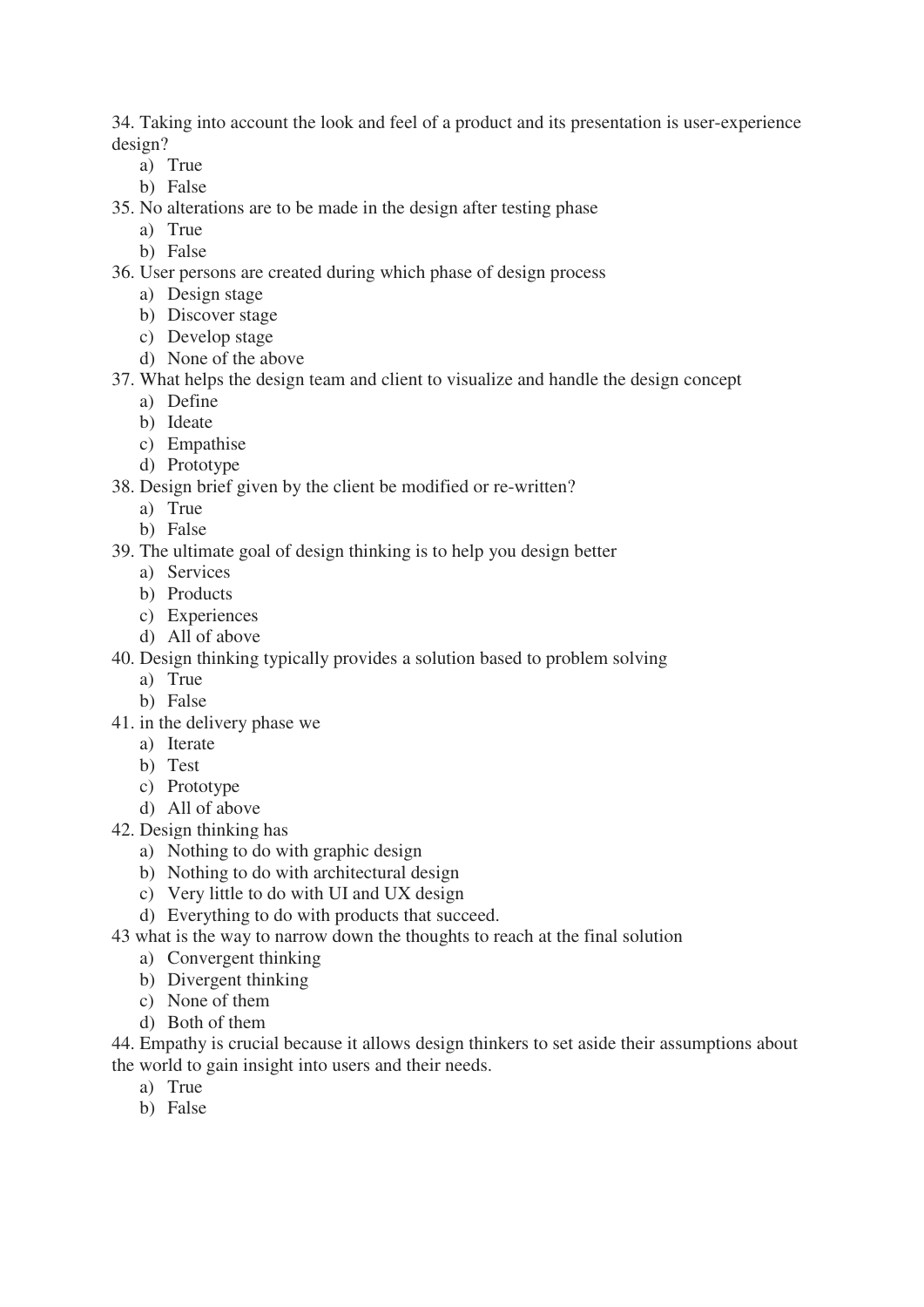- 45. What is the key in any design thinking process?
	- a) Empathy
	- b) Defining the problem
	- c) Designing the solution
	- d) None of these
- 46. The goal of the prototype phase is?
	- a) To understand what component of your idea didn't work
	- b) To understand what component of your idea work
	- c) Both of them
	- d) None of them

47. The winning design is typically that which most closely meets the design brief and need not necessary adhere to budget and timeline

- a) True
- b) False

48. A sitemap is a high level diagram portraying the general structure and architecture of the website.

- a) True
- b) False
- 49. MVP stands for
	- a) Most viable product
	- b) Maximum viable product
	- c) Minimum viable product
	- d) None of above

50. Being an experimental phase, continuous iterations can take place here, which phase it refers to?

- a) Define
- b) Empathise
- c) Prototype
- d) None of them